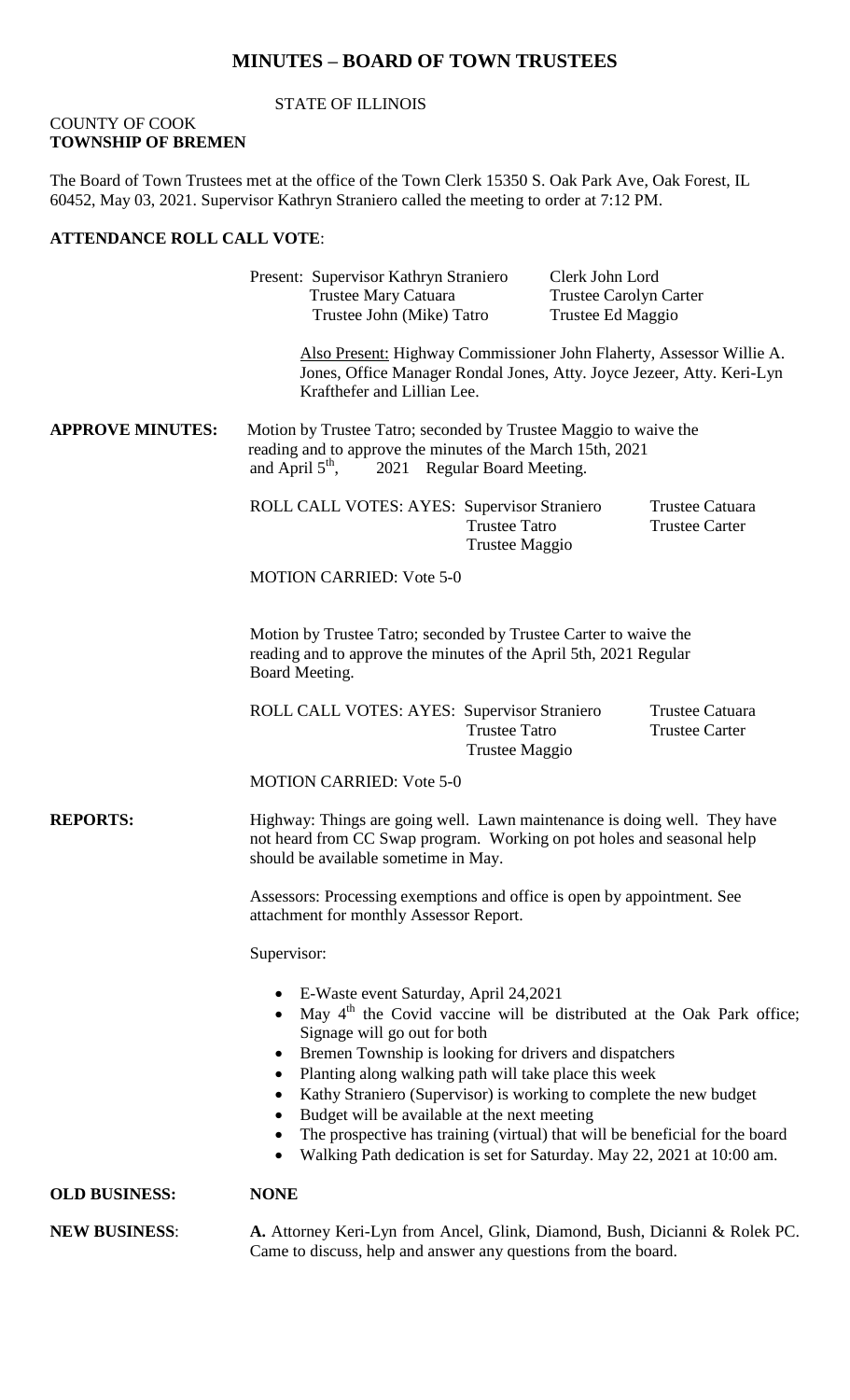### **MINUTES – BOARD OF TOWN TRUSTEES**

**B.** Motion by Trustee Maggio; second by Trustee Carter to approve new Employment Hire Administrative Assistant **(Kenya);** Senior Wheels Director **(Shelly)**; Senior Wheels Driver **(Leonard)** and Senior Wheels Dispatcher **(Cathy)**.

ROLL CALL VOTES: AYES: Supervisor Straniero Trustee Catuara Trustee Tatro Trustee Carter Trustee Maggio

MOTION CARRIED: Vote 5-0

**C.** Motion by Trustee Catuara; second by Trustee Tatro to approve Salary Adjustment for the Senior Wheels Bus Drivers to \$15.00 per hour; Senior Wheels Car Drivers to \$13.00 per hour and Senior Wheels Dispatchers to \$13.00 per hour.

ROLL CALL VOTES: AYES: Supervisor Straniero Trustee Catuara Trustee Tatro Trustee Carter Trustee Maggio

MOTION CARRIED: Vote 5-0

**PRESENTATION** Trustee Catuara questioned the paying and time for reviewing of bills before meetings. **OF BILLS:** Trustee Catuara stated there should be a cap / limit on what is allowed to be spent. Supervisor Straniero advised it will be placed on next month agenda.

**CORP BILLS:** The following bills were audited by the Board for the General Corporate Funding in the amount of: **\$ 87,180.02**.

> Motion by Trustee Maggio; seconded by Trustee Carter to approve payment of the General Corporate bills.

ROLL CALL VOTES: AYES: Supervisor Straniero Trustee Catuara Trustee Tatro Trustee Carter Trustee Maggio

MOTION CARRIED: Vote 5-0

GA BILLS: The following bills were audited by the Board for the General Assistance Fund in the amount of: **\$ 22,176.76**.

> Motion by Trustee Tatro; seconded by Trustee Catuara to approve payment of the General Assistance bills:

> ROLL CALL VOTES: AYES: Supervisor Straniero Trustee Catuara Trustee Tatro Trustee Carter Trustee Maggio

MOTION CARRIED: Vote 5-0

# **ROAD & BRIDGE**

**BILLS:** The following bills were audited by the Board for the Road & Bridge Fund in the amount of **\$ 35,501.70**.

> Motion by Trustee Tatro; seconded by Trustee Maggio to approve payment of the Road & Bridge bills:

ROLL CALL VOTES: AYES: Supervisor Straniero Trustee Catuara Trustee Tatro Trustee Carter Trustee Maggio

MOTION CARRIED: Vote 5-0

**EXECUTIVE SESSION**: NONE